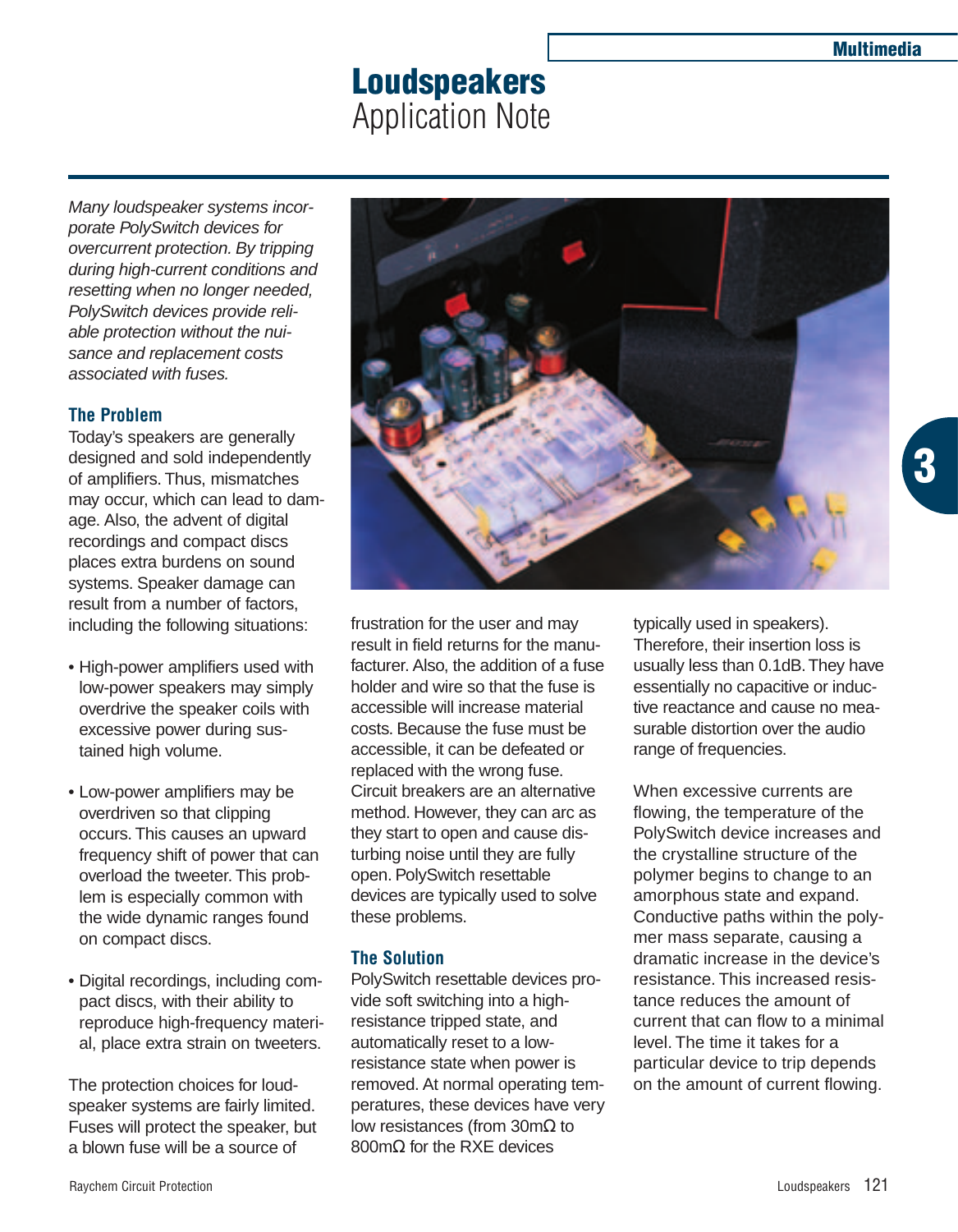

**3**

The resistance of the PolySwitch device in the tripped state  $(R_{\infty})$ is typically three to four decades higher than the untripped resistance. Tripped state resistance is determined from the square of the PolySwitch devices voltage  $(V_{ps})$ and the power dissipation of the device  $(P_p)$ .  $P_p$  is essentially constant for a particular PolySwitch device in the tripped state. It can be affected by heat transfer conditions, such as the way the part is mounted or connected, air currents, and other factors. The formula for Rps when the device is in the tripped state is as follows:

$$
Rps = \frac{V_{ps}^2}{P_D}
$$

$$
Rps \cong \frac{V^2}{P_D}
$$

(V is the drive voltage and  $V_{PS}$  is the voltage across the PolySwitch device. They can be assumed to be approximately equal for this equation.) As long as the drive voltage is sufficient, the PolySwitch device will stay in the tripped state and protect the system. Figure 1 shows how the load power is reduced by 20 to 30dB after the device trips. The formula for dB



power attenuation in the tripped state is:

$$
Atten. = 20 log \frac{V - V_{PS}}{V}
$$

where:

$$
V_{PS} = \frac{V + \sqrt{V^2 - 4R_L P_D}}{2}
$$

When the drive voltage is increased, the PolySwitch device resistance increases, causing the power output to decrease. When the drive voltage is reduced, the power increases along the dotted line in Figure 1. When the drive voltage is reduced so that the PolySwitch device can no longer draw sufficient power to keep itself in the tripped state, the device resets. Since PolySwitch devices reset themselves, they do not have to be accessible or replaceable by the user. The drive voltage at which the PolySwitch device will reset is approximately:

$$
V \leq 2\sqrt{R_{L}P_{D}}
$$

where  $R_i$  is the load resistance.

# **Applications**

Figure 2 shows the most simple installation, which consists of a PolySwitch device in series with the driver. The PolySwitch device should be sized so that its timeto-trip at any particular current is less than the time required to damage the driver at that current. The circuit in Figure 2 will have the power characteristics shown in Figure 1.

### **PolySwitch device with shunting resistor**

Some designers would like to reduce the drive power by a smaller fixed amount in case of a fault, rather than the large amount.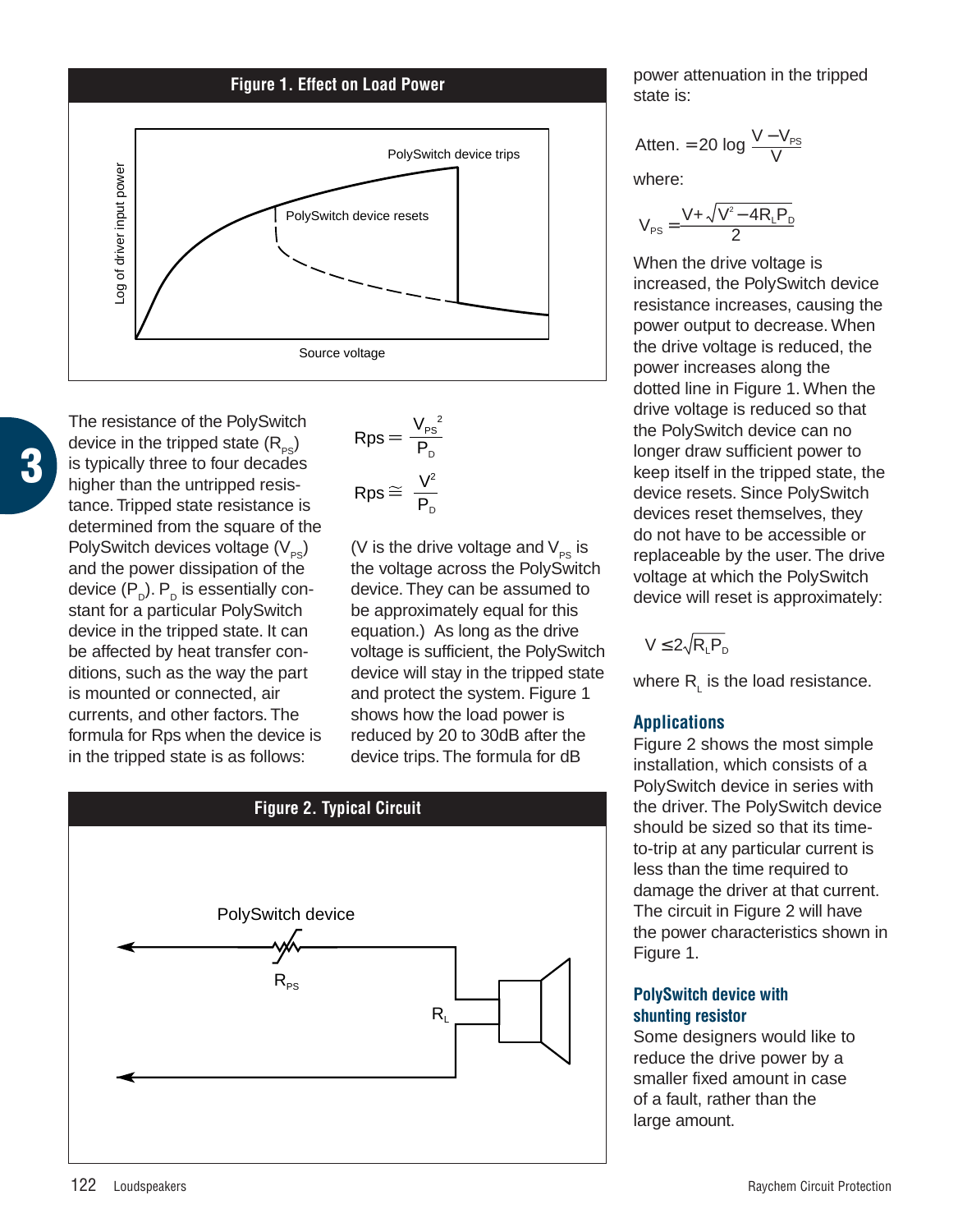### **Multimedia**

**3**

#### **Figure 3. Shunt Resistor Circuit**







Figure 3 shows a sample circuit with a shunt resistor in parallel with the PolySwitch device. Figure 4 shows the load power characteristics for a 5 $\Omega$  and 10 $\Omega$ shunt resistor.

Now, the dB power attenuation when the PolySwitch device trips is approximately:

$$
Atten. \cong 20~log~\frac{R_{\text{L}}}{R_{\text{L}}+R_{\text{SH}}}
$$

where  $R_{\rm SH}$  is the value of shunt resistance.The approximate source voltage at which the PolySwitch device resets in this case is:

$$
V \leq 2R_{_L}\sqrt{P_{_D}\!\big\langle\!\frac{1}{R_{_L}}\!+\frac{1}{R_{_{SH}}}\big\rangle}
$$

## **PolySwitch Device with Shunting Lightbulb**

A third method is to use a shunting lightbulb in parallel with the PolySwitch device as shown in Figure 5. Figure 6 shows the load power characteristics for a  $0.5Ω$ and 1.5Ω lightbulb.

As with the shunting resistor, the PolySwitch device normally carries most of the current. When the PolySwitch device trips, most of the current now passes through the lightbulb. As the bulb filament lights and heats it exhibits a PTC effect (about 1 decade of resistance increase). As with the fixedshunt resistor, increases in drive voltage will increase load power. However, the PTC effect of the lightbulb causes this increase to be much flatter than the increase seen with the fixed-shunt resistor. The result is less of an increase in speaker power as the volume is increased as shown in Figure 1.